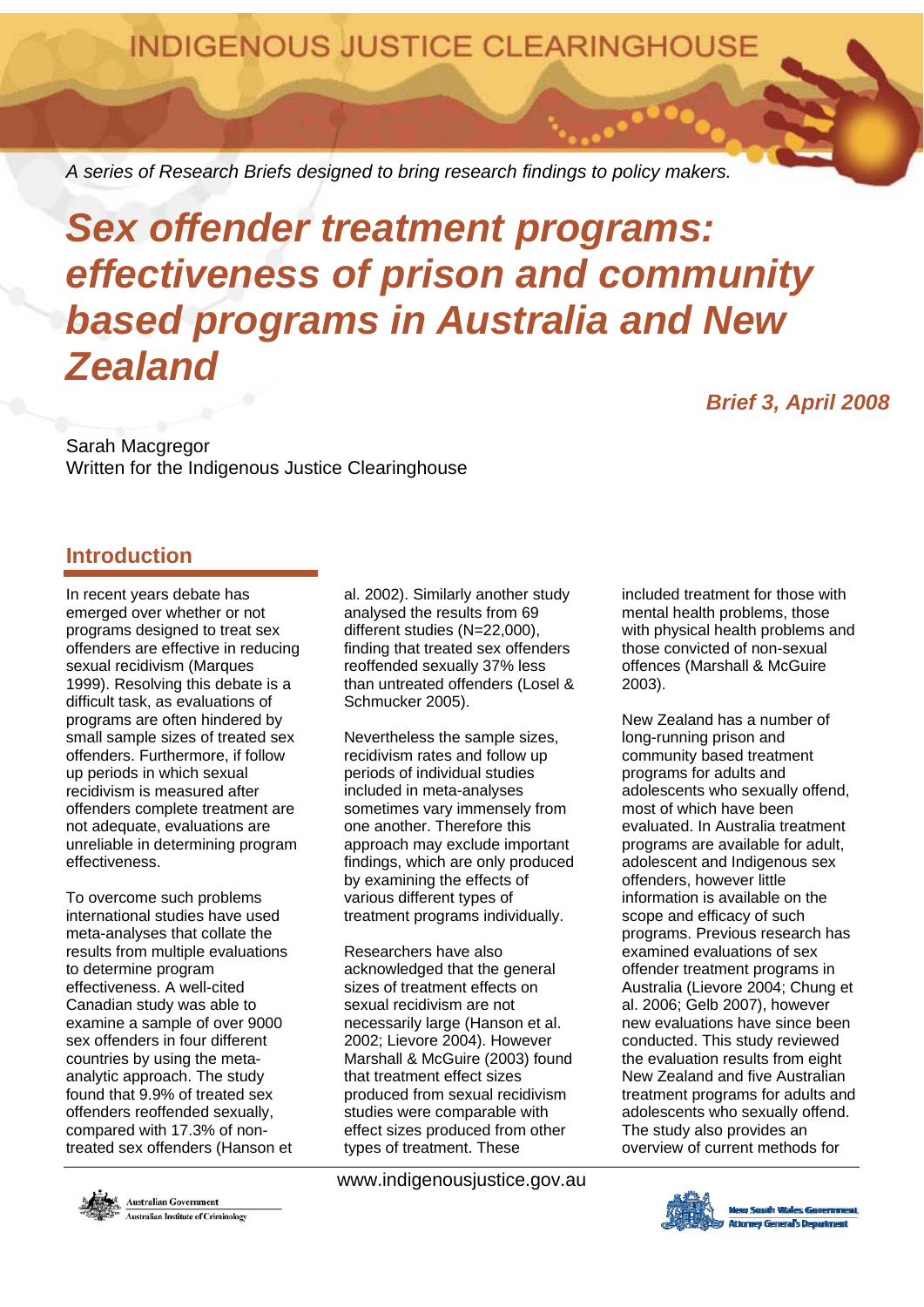addressing the treatment needs of Indigenous sex offenders.

## **Adult offenders**

Sexual recidivism is predominantly measured by examining the reconviction rates of sex offenders (Gelb 2007), although this method may significantly underestimate the extent to which sexual reoffending occurs (Marshall & Barbaree 1988). A Canadian study found that when 'unofficial' data relating to sexual reoffending such as rearrests and probation/parole records were combined with reconvictions, the recidivism rate was increased by 170% (Barbaree & Marshall 1988). Selfreport data such as surveys completed by sex offenders are also useful for measuring sexual offences undetected by the criminal justice system; Gelb (2007) notes that studies using these methods tend to produce higher rates of sexual recidivism than those based on arrest and reconviction data. Such methods are often not feasible however and most of the evaluations that were reviewed in this study relied on reconviction data to measure sexual recidivism.

A prison based program for adult sex offenders operates in every state and Territory of Australia. In regard to adult offenders, evaluations were available from three prison based programs in Australia, two prison based programs in New Zealand and three community based programs in New Zealand. Other evaluations were not included in this study due to the use of short follow up periods, and/or the availability of only preliminary findings. No Indigenous sex offender treatment programs have been sufficiently evaluated in Australia.

In a recent overview of treatment program effectiveness, Lievore

(2004) described the ideal evaluation design as randomly selecting a group of sex offenders who are willing to undergo treatment, then separating the sample into a treatment and nontreatment control group to compare the recidivism rates. However it has been acknowledged that due to the ethical implications involved in denying offenders treatment, this method is fundamentally unattainable (Lievore 2004; Laing et al. 2006). Marshall & Marshall (2007) took this issue a step further by analysing the random controlled trial design, concluding that it is not an appropriate method for measuring the effectiveness of sex offender treatment.

It has been noted that methodological differences in program evaluations may influence the inconsistencies in sexual recidivism rates (Marques 1999; Lievore 2004; Chung et al. 2006). As study designs differed across the evaluations included in the present study, care was taken when reviewing the results in relation to one another.

In Australia most treatment programs for sex offenders are based on overseas models that use cognitive behavioural therapy (CBT)-based methods to target the criminogenic needs of offenders. For a list of adult programs currently operating in Australia see Appendix C. While some programs are long running, few are allocated the resources and funding to undergo evaluations.

#### *No Indigenous sex offender treatment programs have been sufficiently evaluated in Australia*

Adult programs predominantly cater for sex offenders who are at low-moderate and moderate-high risk of reoffending. For example participants in the CUBIT program are separated from other inmates, and high-risk violent sex offenders tend to bypass treatment. Such offenders may be subject to extended detention/supervision orders if they are assessed as being at high risk of reoffending upon the completion of their sentences. Similarly those who categorically deny responsibility of their offences are usually not accepted into treatment programs, and therefore may serve their prison sentences untreated.

#### **Effectiveness of adult programs**

In New South Wales the Custody Based Intensive Treatment (CUBIT) program operates for moderate-high risk sex offenders, and the CUBIT Outreach (CORE) program operates for low risk sex offenders. Both programs are prison based and target the known risk factors for sexual reoffending such as empathy deficits, cognitive distortions and general self-regulation (Hoy & Bright 2008).

An evaluation conducted on the CUBIT programs (Hoy & Bright 2008) compared recidivism rates of 117 treated offenders with those predicted by the STATIC 99 risk assessment measure, an internationally used tool that assesses the recidivism risk of sex offenders. STATIC 99 risk probabilities are based on a large sample of sex offenders in the United Kingdom and Canada (Hanson & Thornton 2000). The study found that 8.5% of sex offenders who were treated at the CUBIT programs committed a further sexual offence in the follow up period (3.75 years), compared with the predicted sexual recidivism rate of 26% (see Appendix A) (Hoy & Bright 2008).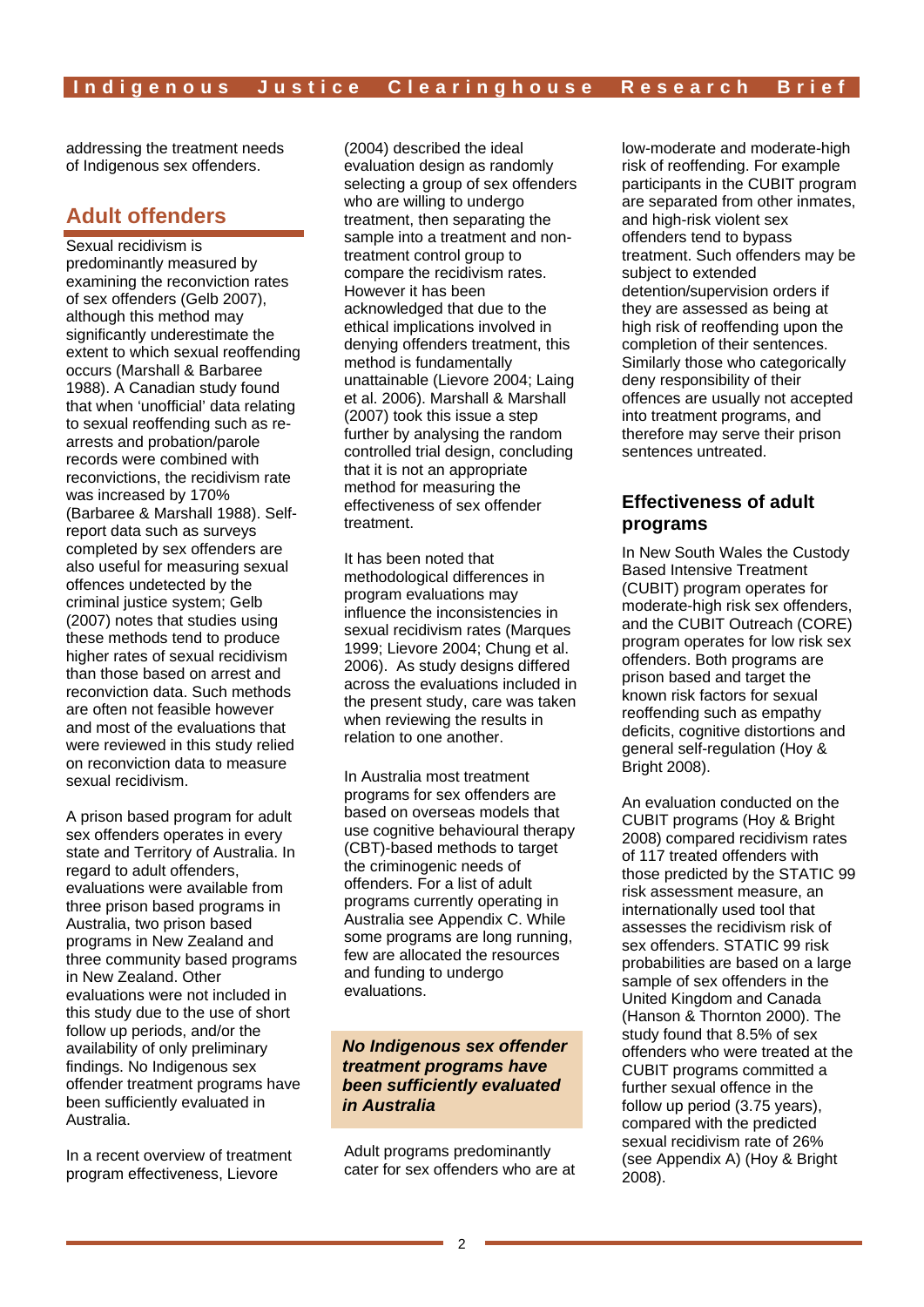While these results are encouraging, two factors should be acknowledged. Firstly offenders within the STATIC 99 sample had 1.25 years extra in which to reoffend compared with those in the CUBIT sample; this factor was not believed however to have a significant impact on the overall recidivism comparisons (Hoy & Bright 2008).

Secondly care needs to be taken when comparing NSW CUBIT attendees' reconviction rates with those from offenders in Canada and the UK. The ability of police and courts to investigate and prove sexual offences may differ across jurisdictions; therefore the comparison of such recidivism rates attracts complications. Such problems may be overcome by establishing a risk assessment tool that is based on a sample of sex offenders in Australia. Nevertheless past research has indicated that CUBIT significantly reduces the dynamic risk factors associated with sexual reoffending (Mamone et al. 2002), thus corroborating the Hoy & Bright (2008) evaluation findings.

The Sex Offender Programs (SOP) unit in Victoria offers similar treatment methods to those at CUBIT, and also includes a program for special needs sex offenders. A 2007 evaluation of SOP examined recidivism rates of 330 offenders who entered the program (follow up period: average 4.5 years). The authors (Owen et al. In press) also analysed the recidivism rates according to STATIC 99 risk assessment. They found that offenders categorised by STATIC 99 as high-risk were much more likely to reoffend sexually than those categorised as low, medium-low and medium-high risk (Owen et al. In press). This finding is favourable to the accuracy of STATIC 99 as a risk assessment tool.

The authors found that:

- 4% of SOP treatment completers reoffended sexually
- 20% of those who withdrew from SOP reoffended sexually
- 10% of those who were removed from SOP reoffended sexually.

One point to consider however is that offenders who withdraw from treatment programs are likely to have different levels of motivation to address their offending behaviour (Lievore 2004). There is the possibility that program 'drop-outs' are more likely to reoffend with or without treatment, therefore treatment effects produced from studies that compare treatment completers with treatment drop-outs may be inaccurately amplified. The authors acknowledged that the absence of a comparison group limited them from making strong inferences regarding the treatment effects of SOP. In consideration of this factor however, the rate of sexual recidivism (4%) for offenders who completed treatment at SOP was irrefutably low.

A 2002 evaluation of the Western Australian Sex Offender Treatment Unit (SOTU) produced less positive results. The Western Australia study measured the recidivism rates of 2165 sex offenders who were referred to the SOTU from 1987 to 1999. Among other analyses the study compared non-treated offenders with treated offenders, finding no significant effects of treatment on rates of sexual recidivism (Greenberg, Da Silva & Loh 2002).

However as Lievore (2004) noted, systematic differences between the treated and non-treated group in the Western Australian study, such as risk category, Indigenous status and sentence length may have impaired the comparability

of these groups. The authors themselves also noted that methodological limitations may have prevented the study from identifying smaller treatment effects, and identified inconsistencies across the data sources (Greenberg et al. 2002).

#### *A prison based program for adult sex offenders operates in every State and Territory of Australia, however few have been evaluated*

Treatment programs in New Zealand are delivered in a slightly different context to those in Australia. New Zealand programs tend to:

- focus predominantly on child sex offenders
- include strong cultural components in the treatment that benefit Indigenous and non-Indigenous offenders
- not separate Indigenous offenders from non-Indigenous offenders
- include strong relapse and integration components in the treatment.

The Kia Marama Treatment Program in New Zealand is for adult sex offenders against children. It has been placed on a par with treatment programs available internationally that are most effective in reducing sexual recidivism (Hanson et al. 2002). Treatment at Kia Marama is delivered in a group-based setting, which is seen to be more effective and allows group members to be challenged by other members (Bakker, Hudson, Wales & Riley 1998).

The program incorporates CBT and social learning theory elements, which include:

- understanding offending behaviour
- arousal conditioning, which is designed to identify and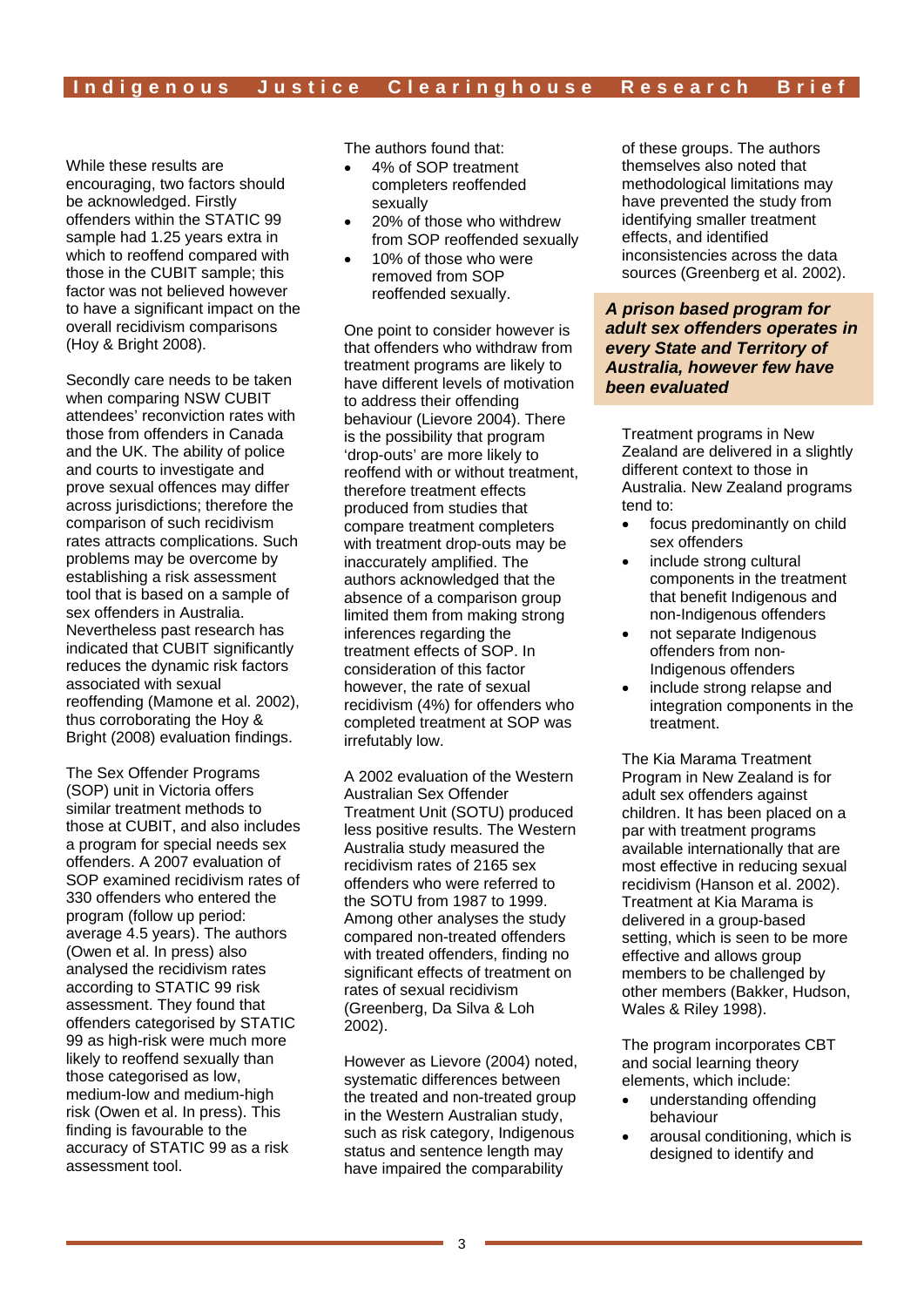decrease deviant sexual arousal

- victim impact and empathy
- mood management
- relationship skills
- relapse prevention
- relapse planning and aftercare.

A 1998 evaluation by Bakker et al. compared the recidivism rates of 238 adult sex offenders who underwent treatment at Kia Marama with those of 283 nontreated adults who were convicted of sexual offences against children between 1983 and 1987. Results indicated that treatment at Kia Marama more than halved the rate of sexual recidivism. While 21% of offenders who did not receive treatment were convicted of a further sexual offence, 10% of Kia Marama graduates reoffended sexually in the four-year follow up period (see Appendix A) (Bakker et al. 1998).

A more recent evaluation was conducted on the Te Piriti Special Treatment Program for child sex offenders in New Zealand (Nathan, Wilson & Hillman 2003). Te Piriti incorporates the same CBT treatment methods employed by Kia Marama but combines them with tikanga Maori, a holistic set of practices based on a Maori world view and understanding of the universe. The evaluation compared recidivism rates of Te Piriti graduates with the same control group used in the Kia Marama evaluation. Compared with the non-treated group's sexual recidivism rate of 21%, only 5.47% of offenders who completed treatment at Te Piriti reoffended sexually.

Maori offenders were also found to respond favourably to this program. Only 4.41% of Maori offenders reoffended sexually after receiving treatment at Te Piriti (Nathan et al. 2003),

compared with 13.58% of Maori Kia Marama graduates (New Zealand Corrections 2003). These results are supportive of the argument that programs are more effective in reducing sexual recidivism when the design and implementation are attuned to the cultural background of offenders.

Community based programs in New Zealand were also found to be effective in reducing sexual recidivism. Lambie & Stewart's (2003) study included a sample of 175 offenders who were treated at one of three community based programs (SAFE Network Inc. STOP Wellington Inc and STOP Trust Christchurch), and compared them with a comparison group of offenders who did not receive treatment, as well as an Assessment Only group. The authors found that 5.2% of those who successfully completed one of the programs recidivated sexually, compared with 16% in the non-treated comparison group and 21% in the Assessment only group (Lambie & Stewart 2003).

*… programs are more effective in reducing sexual recidivism when the design and implementation are attuned to the cultural background of offenders* 

More research needs to be conducted into community based programs for adult sex offenders in Australia. Aside from the Northern Territory and Tasmania there is at least one community based treatment program for adult sex offenders operating in each jurisdiction, however most have not been evaluated.

Evaluations of prison based adult treatment programs in Queensland and Western Australia, as well as a study on the NSW program at Cedar Cottage are currently being

conducted, which when completed, will hopefully assist with drawing further conclusions on overall treatment efficacy.

## **Adolescents who sexually offend**

International research suggests that sex offenders are generally older than most other types of offenders. Hanson et al. (2002) found the mean age of over 9000 sex offenders to be approximately 36 years, with this figure varying between rapists, child molesters and incest offenders. In Australia the median age of those incarcerated for sexual assault in 2007 was 42 years (Australian Bureau of Statistics 2007).

However evidence also suggests that adolescents commit a sizeable proportion of sexual offences. New Zealand police data indicate that youth under 18 years were responsible for 15% of all sex offences that were reported or registered in New Zealand from the years 2000 to 2005 (Statistics New Zealand 2005; cited in Lambie 2007: 9). Similarly a health survey completed by a random sample of 500 women in New Zealand revealed that one quarter of all the sex offences reported by victims were committed by youth under 18 years (Mullen et al. 1991; cited in Lambie 2007: 9).

Further research from New Zealand suggests that adult sex offenders against children who began offending in their youth are almost twice as likely to reoffend sexually than those who began offending in their adulthood (Bakker et al. 1998). Other findings indicate that most highrisk adult sex offenders will begin offending in their adolescence (Manderville-Norden & Beech 2004).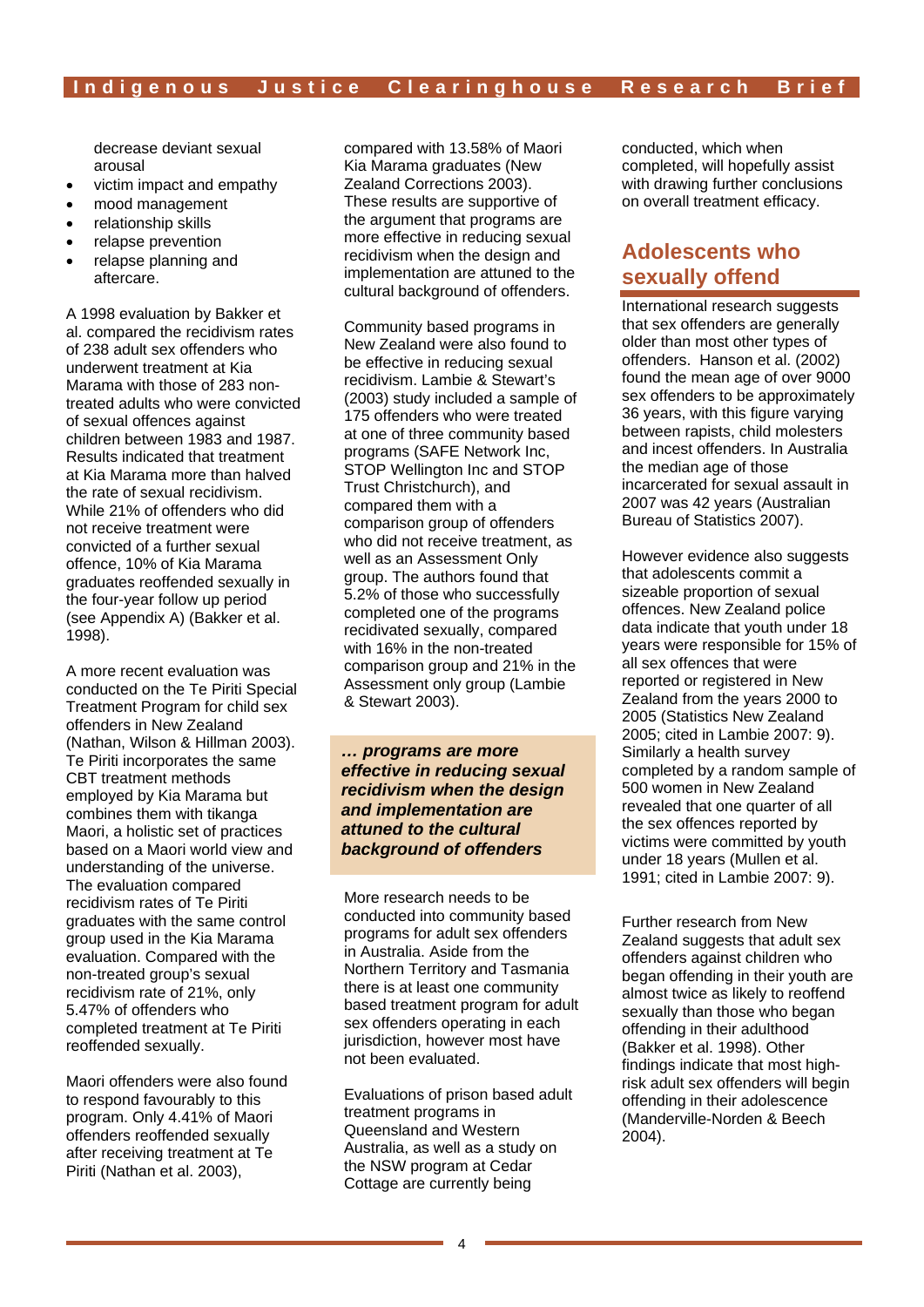In Australia and New Zealand the need to involve the family of sexual offenders in the treatment process is being increasingly recognised. For adolescents in particular, being isolated from one's family as a result of sexual offending can jeopardise the young person's ability to address such behaviour through treatment.

Also as it is well documented in the literature that a large proportion of sexual offences are intra-familial, this family involvement is seen to be beneficial to both victims and offenders. Some programs, such as the Sexual Abuse Counselling and Prevention Program in Victoria (see Appendix D) offer treatment to adolescents who sexually offend, as well as victims and the families of offenders. The five adolescent programs referred to in this study are all community based.

#### **Effectiveness of adolescent programs**

The New Street Adolescent Service in New South Wales is offered to youth between the ages of 10 and 17 years with sexual offending behaviour. The program treats young people on the basis that their parent/caregiver can be involved in the treatment process, as it is not seen to be developmentally appropriate for adolescents to be treated without this element. A 2006 evaluation of the New Street program found that the majority of participants had been subject to various types of harm themselves, including neglect and exposure to domestic violence (Laing, Mikulsky & Kennaugh 2006). This finding is supportive of the emphasis on family intervention as a key element in addressing sexual offending behaviour amongst young people.

When examining the recidivism rates of participants, authors of the New Street evaluation used a comparison group matched to the treatment group on seven criteria. The comparison group were drawn from young people referred but not offered a service, as the program was full (Laing et al. 2006). Many of the comparison group received treatment elsewhere, however the authors were unable to track this. Unlike most of the studies included in this paper the New Street evaluation included reports of sexual recidivism as well as reconviction data. Follow up periods were between 1 and 6 years.

Within the sample of 100 adolescents in the New Street evaluation it was found that:

- 2.9% (N=1) who completed treatment reoffended sexually
- 14% (N=7) who were referred to but did not receive treatment at New Street reoffended sexually
- $31.3\%$  (N=5) who withdrew from treatment reoffended sexually.

With only 1 out of the 34 offenders who completed treatment reoffending sexually, results are favourable to the effectiveness of the New Street program.

In New Zealand a much larger sample was attainable through a study conducted on three community based treatment programs for adolescents who sexually offend. Lambie (2007) examined client files from the SAFE Network Auckland, WellStop in Wellington and STOP in Christchurch. Within a sample of 682 adolescents the study compared three groups: Treatment Completers, No Treatment and Treatment Dropouts. The sample included female and male adolescents, as

well as those with special learning needs. Within an average 4.5 year follow up period, it was found that:

- 2% of Treatment Completers reoffended sexually
- 6% of the No Treatment group reoffended sexually
- 10% of the Dropout group reoffended sexually.

Results indicated that adolescents who completed treatment at any of the three New Zealand programs sexually recidivated at one third of the rate of those who were referred to the programs but did not receive treatment (Lambie 2007). The size of the sample (N=682) lends weight to these findings, which are supportive of treatment programs aimed at young people who sexually offend.

In Victoria the Male Adolescent Program for Positive Sexuality (MAPPS) has been operating since the early 1990s. MAPPS was developed in acknowledgement of the need to treat adolescents before sexual offending behaviour becomes chronic (Curnow, Streker & Williams 1998). An early evaluation was conducted on MAPPS in 1998 and although changes have been implemented to the program since then, the results should still be acknowledged. Reoffending included sexual offences recorded by police and Juvenile Justice Client Information Systems.

Five per cent of the 138 adolescents who entered the MAPPS program from 1993 to 1998 were found to reoffend sexually (Curnow et al. 1998), although the follow up period for this study was not substantial. Without a control group in the evaluation it is difficult to measure the effects of treatment at MAPPS. Treatment completers were compared with treatment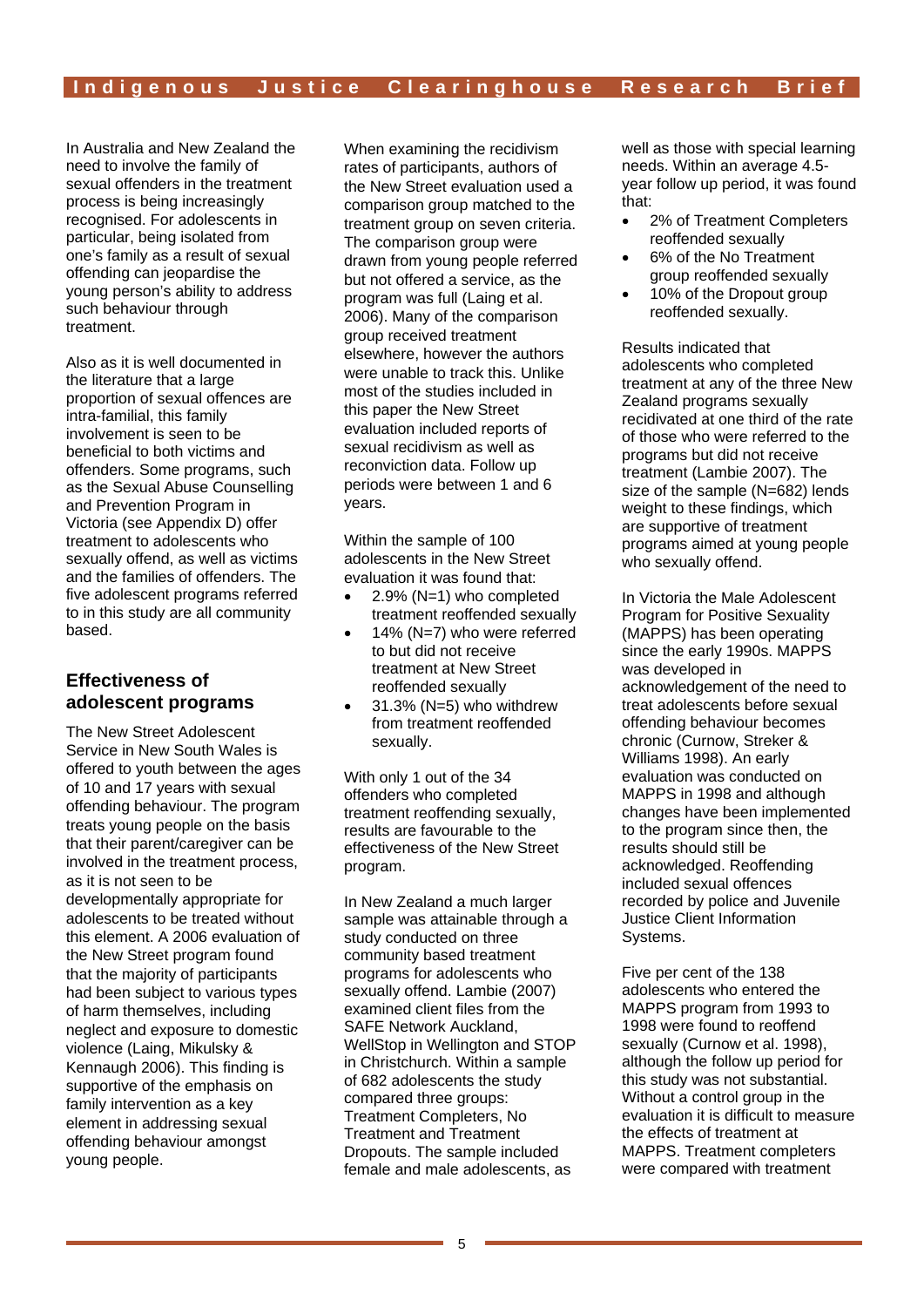drop-outs (see Appendix B), and the limitations of this method were discussed earlier in this paper.

Generally the findings suggest that young people who completed treatment at any of the above five community based programs in Australia and New Zealand were less likely to reoffend sexually, although limitations in the study designs were noted. Lambie's (2007) evaluation of three New Zealand programs was particularly noteworthy due to its large sample size and adequate follow up period. Interestingly, older youth undergoing treatment for sexual offences were more likely to drop out of treatment programs than younger youth (Lambie 2007). These findings reinforce the need to engage young people in treatment as soon as problem sexual behaviour emerges.

## **Indigenous programs**

In recent years it has been suggested that CBT-based programs have differential treatment outcomes for Indigenous and non-Indigenous offenders. In many Aboriginal communities learning and healing occurs in the presence and at the interest of the group or community, rather than of the individual (Young 2007; Yavu-Kama-Harathunian 2002). This element of Indigenous culture is unlikely to be compatible with contemporary Western methods of treatment.

A Western Australian study found that juvenile Indigenous offenders were more likely to reoffend sexually after receiving custodybased treatment than non-Indigenous juveniles (Allan, Allan, Marshall & Kraszlan 2003). The appropriateness of internationally developed risk assessment tools being utilised for Indigenous Australian sex offenders has also

been questioned (Allan, Dawson & Allan 2006).

Similarly, programs in Canada based on Western psychology are seen as being culturally inappropriate for Canadian Aboriginal offenders, as Hylton observes:

> "*because non-Aboriginal programs typically employ non-Aboriginal staff, there is often a knowledge gap and a corresponding lack of trust between the non-Aboriginal service providers and the Aboriginal clients*" (Hylton 2002:81).

Research suggests that Aboriginal offenders who are rehabilitated through the Canadian criminal justice system are more likely to reoffend than non-Aboriginal offenders (Bonta *et al.* 1997; La Prairie 1996). Such findings have been attributed to the policies of rehabilitation programs failing to acknowledge the language, culture, traditions and current life situations of Aboriginal offenders in Canada (Hylton 2002).

In response to such problems program facilitators in Canada have for several years been incorporating holistic elements into treatment programs to address the needs of Indigenous sex offenders. Hollow Water in Canada uses Aboriginal healing circle models to address child sexual assault. This model uses a holistic approach to involve the offenders, victims and the families of both in the treatment process, which encourages Aboriginal sex offenders to take responsibility for their actions (Young 2007).

However there is little reliable evidence available on the effectiveness of such models. A cost benefit analysis performed on the principal healing circle model at Hollow Water revealed that only 2 adult Aboriginal sex

offenders, comprising 7% of those who underwent treatment at the program, had reoffended over a ten year period (Couture *et al*. 2001). According to Young (2007), the possible development of a healing circle model in Australia would need to involve a number of specific principals. Among these would be the involvement of the Indigenous community in the development and implementation of the program (Young 2007).

The three New Zealand programs for adolescents who sexually offend described earlier include culturally appropriate components for Maori offenders. It was found that Maori clients in the program emphasised the importance of having Maori therapists to do deliver these components, in order for them to progress more positively in treatment. However Lambie's (2007) study also revealed a lack of sufficiently trained Maori clinicians employed on the programs, as well as a need for improvement in the cultural supervision and training for non-Maori staff working on the programs (Lambie 2007).

Similarly, attracting skilled Indigenous and non-Indigenous staff to work on Australian treatment programs is a challenge, particularly in more remote areas of Australia where the level of education amongst Indigenous people tends to be lower than in the major cities. In the Northern Territory for example, 51% of Indigenous people aged 15 years or over in 2002 had completed a maximum level of year 9 in high school education (Australian Bureau of Statistics 2002). Program facilitators in Alice Springs cannot find qualified Indigenous staff to work on the Indigenous sex offender treatment program and have trouble attracting non-Indigenous skilled staff.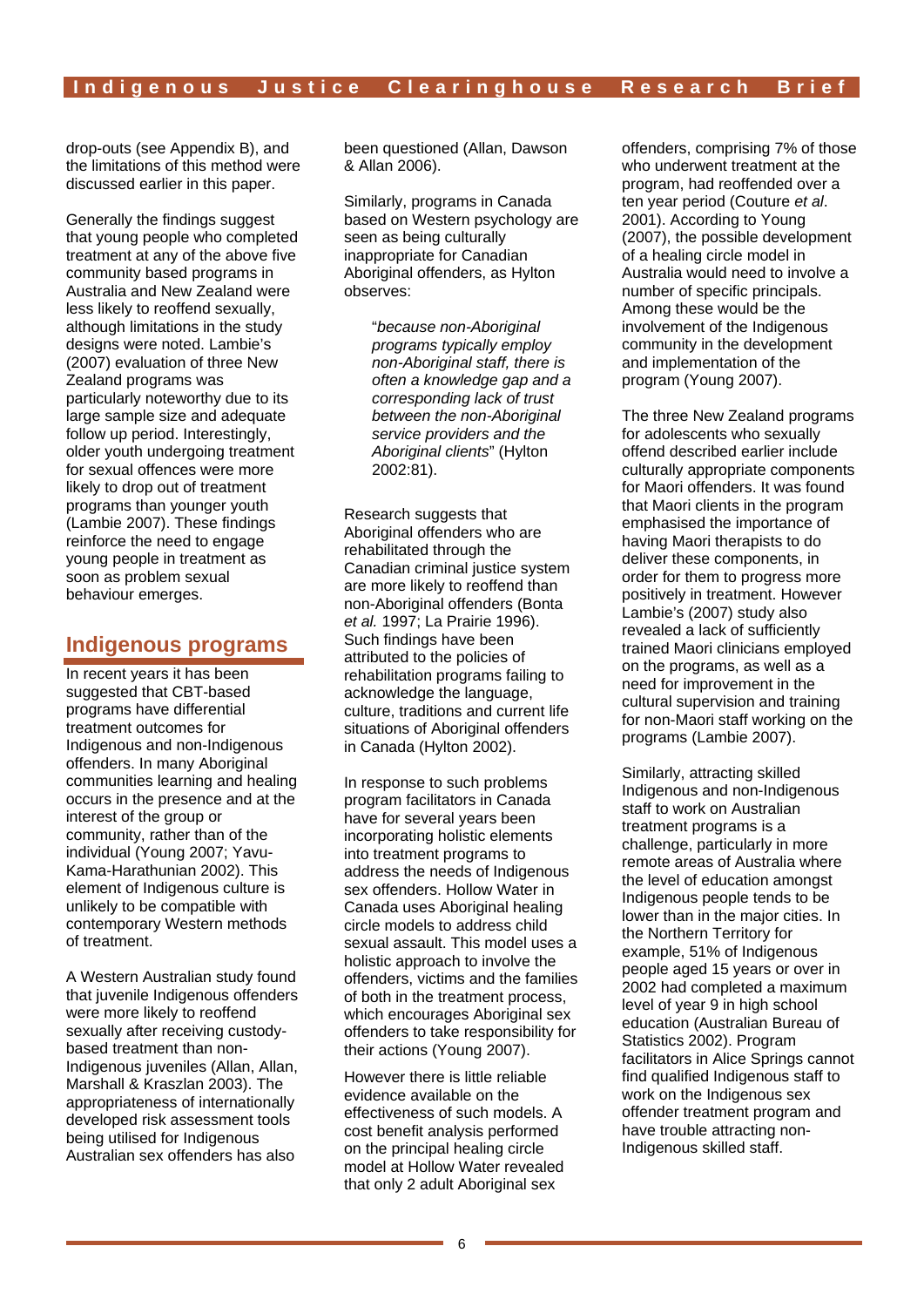*Findings from these evaluations suggest that twelve out of the thirteen programs were effective in reducing sexual recidivism* 

In Australia there are currently prison based treatment programs operating for Indigenous sex offenders in three states (WA, SA & QLD; see Appendix C). The development of a new program in Australia, Rural New Street Service is currently underway in northern New South Wales. The program is designed to treat Aboriginal children and young people in rural communities with sexually abusive behaviours.

The Rural New Street Service will target:

- families of youth who sexually offend
- whole communities, with considerable service provision to Aboriginal communities by culturally trained staff
- families in rural and regional areas
- Indigenous staff for recruiting & training.

The program is based on the same principles as the New Street Adolescent Service described earlier, but will place particular emphasis on addressing the needs of the families and communities of Aboriginal youth who sexually offend.

It is difficult to determine whether Indigenous-specific programs in Australia are effective, as most have been only recently implemented. To overcome this problem the Rehabilitation Programs Branch (RPB) in South Australia Department for Correctional Services have based the Indigenous sex offender treatment program closely on a Canadian model that has been found to reduce sexual recidivism. The following methods have been

adopted to make the Indigenous program in SA more successful:

- Employment and training of Indigenous staff in the RPB.
- Co-development and facilitation of the program by Indigenous and non-Indigenous staff.
- Consultation with Indigenous elders to provide guidance in program delivery.
- Implementing the program within the vicinity of Indigenous communities.
- Involving the families and communities of Indigenous offenders in the treatment process.
- Employing evaluation staff to monitor reoffending and risk factors associated with reoffending.

Future programs that are developed for Indigenous and non-Indigenous offenders should include a monitoring and evaluation process within the program designs.

## **Conclusion**

This study reviewed the evaluation results from eight treatment programs for adults and five treatment programs for adolescents who sexually offend in Australia and New Zealand. Findings from these evaluations suggest that twelve out of the thirteen programs were effective in reducing sexual recidivism.

The methodological limitations in some evaluations were acknowledged. Obtaining comparison groups of untreated sex offenders, as well as matching the variables appropriately with groups of treated offenders is evidently a challenge. Some researchers have overcome this problem by comparing recidivism rates of treated offenders with those

predicted by risk assessment tools. It would be beneficial to develop an Australian-specific risk assessment tool similar to the STATIC 99, with probabilities that are based on a sample of sex offenders in Australia.

In terms of the general treatment available, a proportion of sex offenders generally bypass treatment, such as high-risk violent sex offenders and those who categorically deny responsibility of their offences. Such offenders may be more susceptible to extended detention/supervision orders if they are assessed as being at high risk of reoffending upon their release. The development of a community based program for high-risk sex offenders released on bond would help to address such gaps in treatment.

New Zealand treatment programs were found to have positive evaluation outcomes. Evaluations of the two prison based programs, Kia Marama and Te Piriti indicated that they reduced the sexual recidivism rate of offenders by more than half. Maori sex offenders appeared to respond more positively to the program at Te Piriti, with its combination of tikanga Maori and cognitive behavioural/ social learning theory treatment methods. These findings indicate that the incorporation of traditional and holistic forms of treatment is more effective for reducing sexual recidivism amongst Indigenous offenders.

The effectiveness of Indigenous programs in Australia is yet to be determined. It would be beneficial to develop an initiative that would attract Indigenous staff and elders to work on Indigenous sex offender treatment programs, as this has been reported as being an important element in both Australia and New Zealand programs.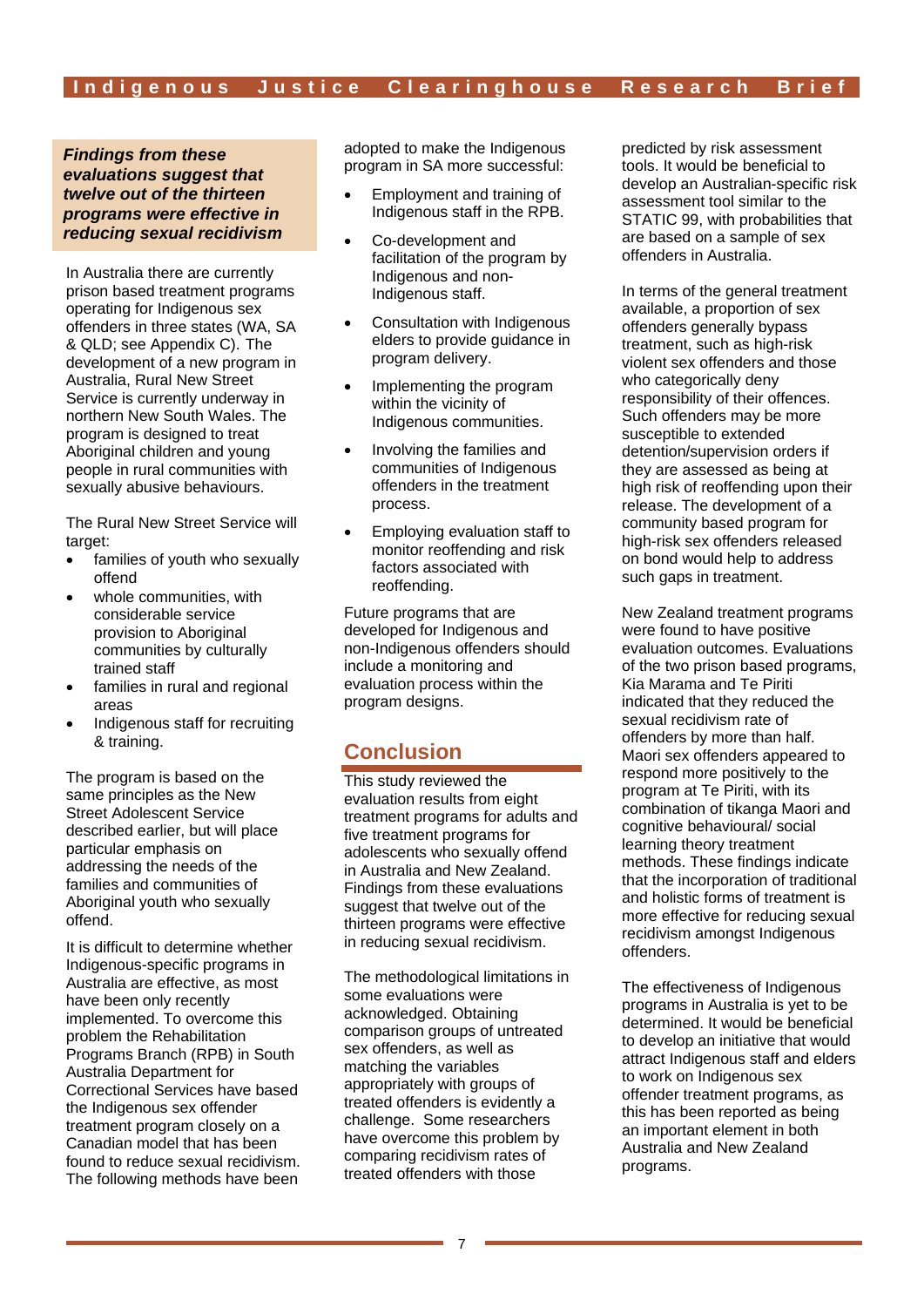Evidence suggested that the three community based programs for adult sex offenders against children in New Zealand were effective in reducing sexual recidivism. The number of community based programs in Australia has increased in recent years, however further evaluation research needs to be conducted in this area. If programs in Australia incorporate an evaluation and monitoring process into program designs, Australia can be in a position to develop best practice guidelines for Statewide services.

Treatment programs designed for young people who sexually offend in Australia and New Zealand were found to have positive outcomes in reducing sexual recidivism. As the literature indicates that high-risk sex offenders tend to begin offending in their adolescence, more emphasis needs to be placed on providing treatment for young people with sexual offending behaviour. The states and territories in Australia that are currently lacking in this area are the Northern Territory, Western Australia and Tasmania.

Finally, past research suggests that a large proportion of sexual abuse that occurs is intra-familial. Therefore the development of future treatment programs for young people who sexually offend should focus on including the families of offenders in the treatment process. This element is seen as an important developmental factor in addressing the problem sexual behaviour of young people, as well as benefiting the families and victims of offenders.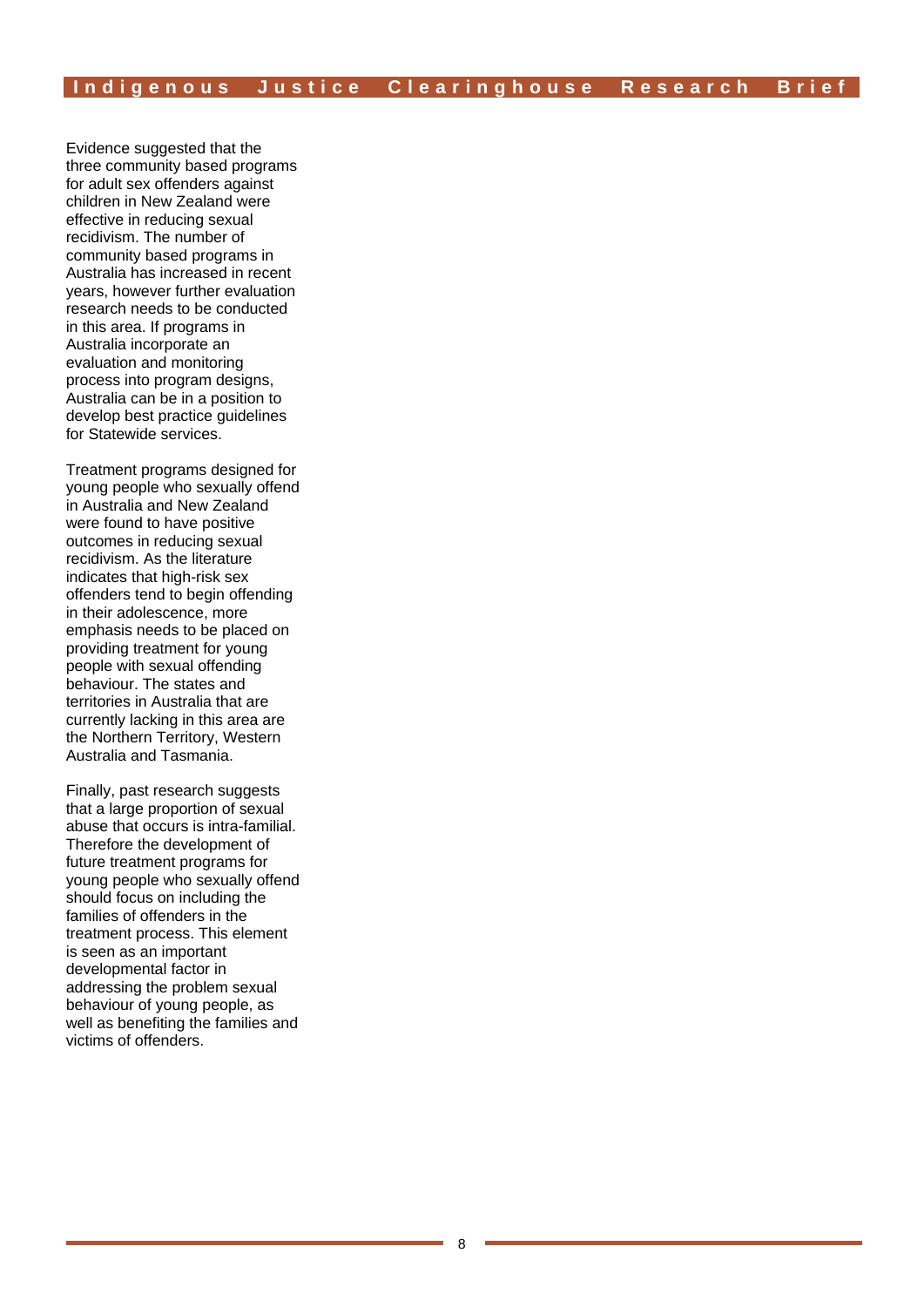## **References**

Allan, A., Dawson, D. & Allan, M. (2006) Prediction of the risk of male sexual reoffending in Australia. *Australian Psychologist*, 41(1), 60-68.

Allan, A., Allan, M., Marshall, P. & Kraszlan, K. (2003) Recidivism among male juvenile sexual offenders in Western Australia. *Psychiatry, Psychology and Law*, 10(2), 359-378.

Australian Bureau of Statistics (2002) *National Aboriginal and Torres Strait Islander Survey*. Catalogue No 4714.0, Canberra: Australian Bureau of Statistics.

Australian Bureau of Statistics (2007) *Prisoners in Australia, 2007*. Catalogue No 4517.0, Canberra: Australian Bureau of Statistics.

Bakker, L., Hudson, S., Wales, D. & Riley, D. (1998) *And There Was Light: Evaluating the Kia Marama Treatment Programme for New Zealand Sex Offenders Against Children*. Christchurch: New Zealand Department of Corrections.

Barbaree, H.E. & Marshall, W.L. (1988) Deviant sexual arousal, offence history, and demographic variables as predictors of reoffence among child molesters. *Behavioral Sciences and the Law*, 6, 267-280.

Bonta, J., La Prairie, C. & Wallace-Capretta, S. (1997) Risk prediction and re-offending: Aboriginal and non-Aboriginal offenders. *Canadian Journal of Criminology*, 39(2), 127-144.

Chung, D., O'leary, P.J. & Hand, T. (2006). *Sexual Violence of Offenders: Prevention and Intervention Approaches*. ACSSA Issues No. 5, Melbourne:

Australian Institute of Family Studies.

Couture, J., Parker, T., Couture, R. & Laboucane, P. (2001) *A Cost Benefit Analysis of Hollow Water's Community Holistic Circle Healing Process*. Aboriginal People's Collection. Canada: Solicitor General of Canada.

Cunrow, R., Streker, P. & Williams, E. (1998) *Juvenile Justice Evaluation Report: Male Adolescent Program for Positive Sexuality*. Melbourne: Victoria Department of Human Services.

Gelb, K. (2007) *Recidivism of Sex Offenders Research Paper*. Melbourne: Sentencing Advisory Council.

Greenberg, D.M., Da Silva, J. & Loh, N. (2002) *Evaluation of the Western Australian Sex Offender Treatment Unit (1987-1999): A Quantitative Analysis*. Perth: The University of Western Australia.

Hanson, R.K., Gordon, A., Harris, A.J.R, Marques, J.K., Murphy, W., Quinsey, V.L. & Seto, M.C. (2002) First report of the collaborative outcome data project on the effectiveness of psychological treatment for sex offenders. *Sexual Abuse: A Journal of Research and Treatment*, 14(2), 169-194.

Hanson, R.K. & Thornton, D. (2000) Improving risk assessments for sex offenders: a comparison of three actuarial scales. *Law and Human Behavior*, 24(1), 119-136.

Hoy, A. & Bright, D.A. (2008) Effectiveness of a Sex Offender Treatment Programme: A Risk Band Analysis (unpublished).

Hylton, J. (2002) *Aboriginal Sexual Offending in Canada*. Ottawa: The Aboriginal Healing Foundation.

Laing, L., Mikulsky, J. & Kennaugh, C. (2006) *Evaluation of the New Street Adolescent Service*. Sydney: University of Sydney.

Lambie, I. (2007) *Getting it Right: an Evaluation of New Zealand Community Treatment Programmes for Adolescents who Sexually Offend Summary Report*. Auckland: Ministry of Social Development.

Lambie, I. & Stewart, M. (2003) *Community Solutions for the Community's Problem: An Outcome Evaluation of Three New Zealand Community Child Sex Offender Treatment Programmes*. Auckland: New Zealand Department of Corrections.

La Prairie, C. (1996) *Examining Aboriginal Corrections in Canada*. Ottawa, ON: Ministry of the Solicitor General.

Lievore, D. (2004) *Recidivism of Sexual Assault Offenders: Rates, Risk Factors and Treatment Efficacy*. A report prepared for the Office of the Status of Women. Canberra: Australian Institute of Criminology.

Losel, F. & Schmucker, M. (2005) The effectiveness of treatment for sexual offenders: A comprehensive analysis. *Journal of Experimental Criminology*, 1, 117-146.

Manderville-Norden, R. & Beech, A. (2004) Community based treatment of sex offenders. *Journal of Sexual Aggression*, 10(2), 141-152.

Mamone, N., Keeling, J., Sleeman, V. & McElhone, M. (2002) *A Preliminary evaluation of the impact of an intensive treatment programme on the cognitive distortions of sexual offenders*. Paper presented at the Second Biennial Conference of the Australian and New Zealand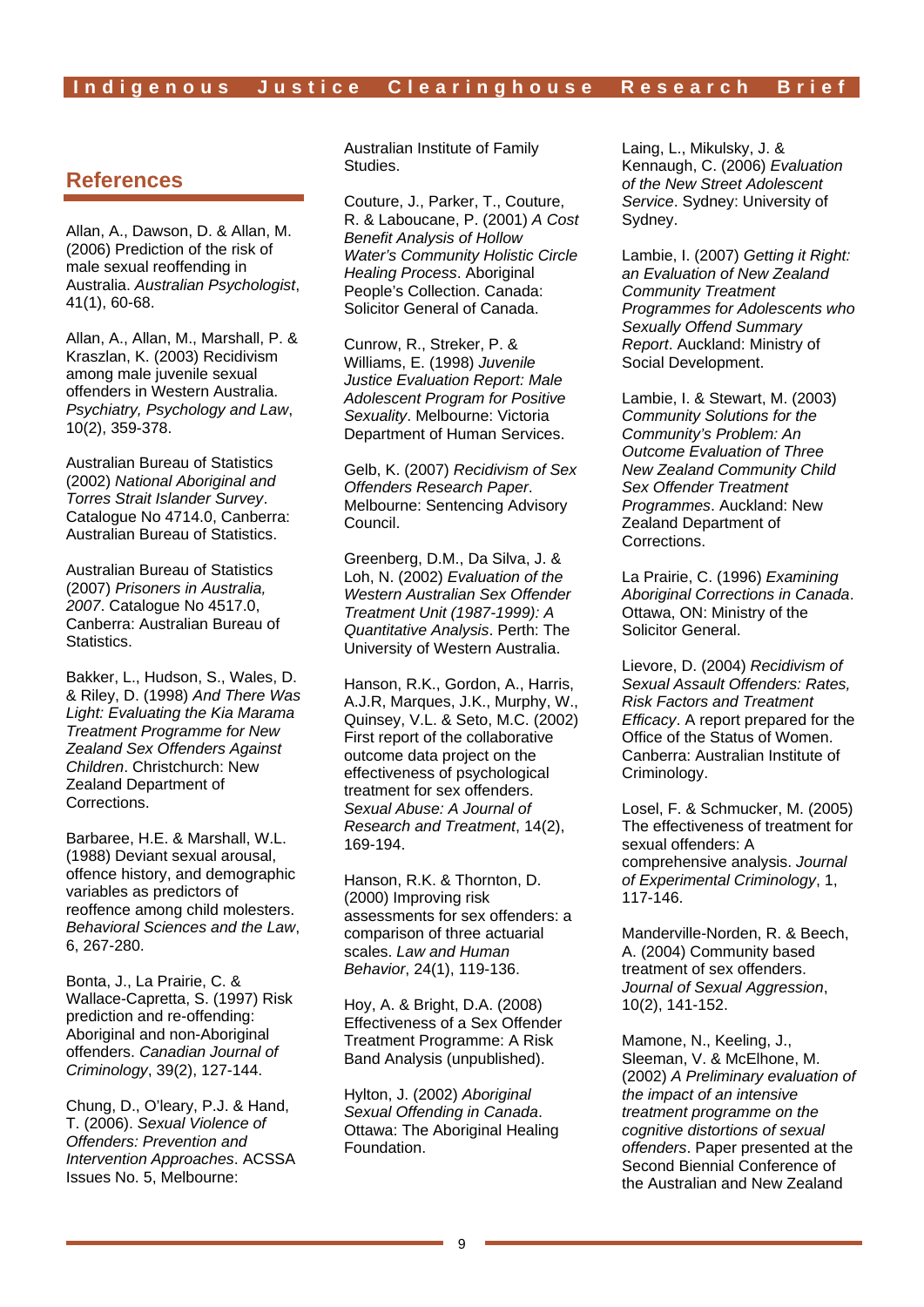#### Indigenous Justice Clearinghouse Research Brief

Association for the Treatment of Sexual Abusers, Sydney, Australia.

Marques, J. (1999) How to answer the question: Does sex offender treatment work? *Journal of Interpersonal Violence*, 14(4), 437-451.

Marshall, W.L. & Barbaree, H.E. (1988) The long-term evaluation of a behavioural treatment program for child molesters. *Behaviour Research and Therapy*, 26(6), 499-511.

Marshall, W.L. & Marshall, L.E. (2007) The utility of the random control trial for evaluating sexual offender treatment: The gold standard or an inappropriate strategy? *Sexual Abuse: A Journal of Research and Treatment*, 9(2), 175-191.

Marshall, W.L. & McGuire, J. (2003) Effect sizes in the treatment of sexual offenders. *International Journal of Offender Therapy and Comparative Criminology*, 47(6), 653-663.

Nathan, L., Wilson, N.J. & Hillman, D. (2003) *Te Whakakotahitanga: An Evaluation of the Te Piriti Special Treatment Programme for Child Sex Offenders in New Zealand*. Christchurch: New Zealand Department of Corrections.

New Zealand Department of Corrections (2003) *The Te Piriti Sex Offender Treatment Programme*. Location: http://www.corrections.govt.nz/pu blic/research/effectivenesstreatment/te-piriti.html, accessed on 21 January 2008.

Owen, K., Coates, H., Wickham, A., Jellet, J., Teuma, R. & Noakes, S. (In press) *Recidivism of Sex Offenders: Base Rates for Corrections Victoria Sex Offender Programs*. Melbourne: Victoria Department of Justice.

Polaschek, D.L.L. & King, L. (2002) Rehabilitating rapists: reconsidering the issues. *Australian Psychologist*, 37(3), 215-221.

Yavu-Kama-Harathunian, C. (2002) The therapeutic needs of Indigenous violent and sex offending males: how can they be addressed? Paper presented at the *Probation and Community Corrections: Making the Community Safer Conference*, 23-24 September, Perth, Australia.

Young, M. (2007) *Aboriginal Healing Circle Models Addressing Child Sexual Assault: An Examination of Community Based Healing Circles used to Address Child Sexual Assault within Aboriginal Communities in Canada*. Sydney: The Winston Memorial Churchill Trust of Australia.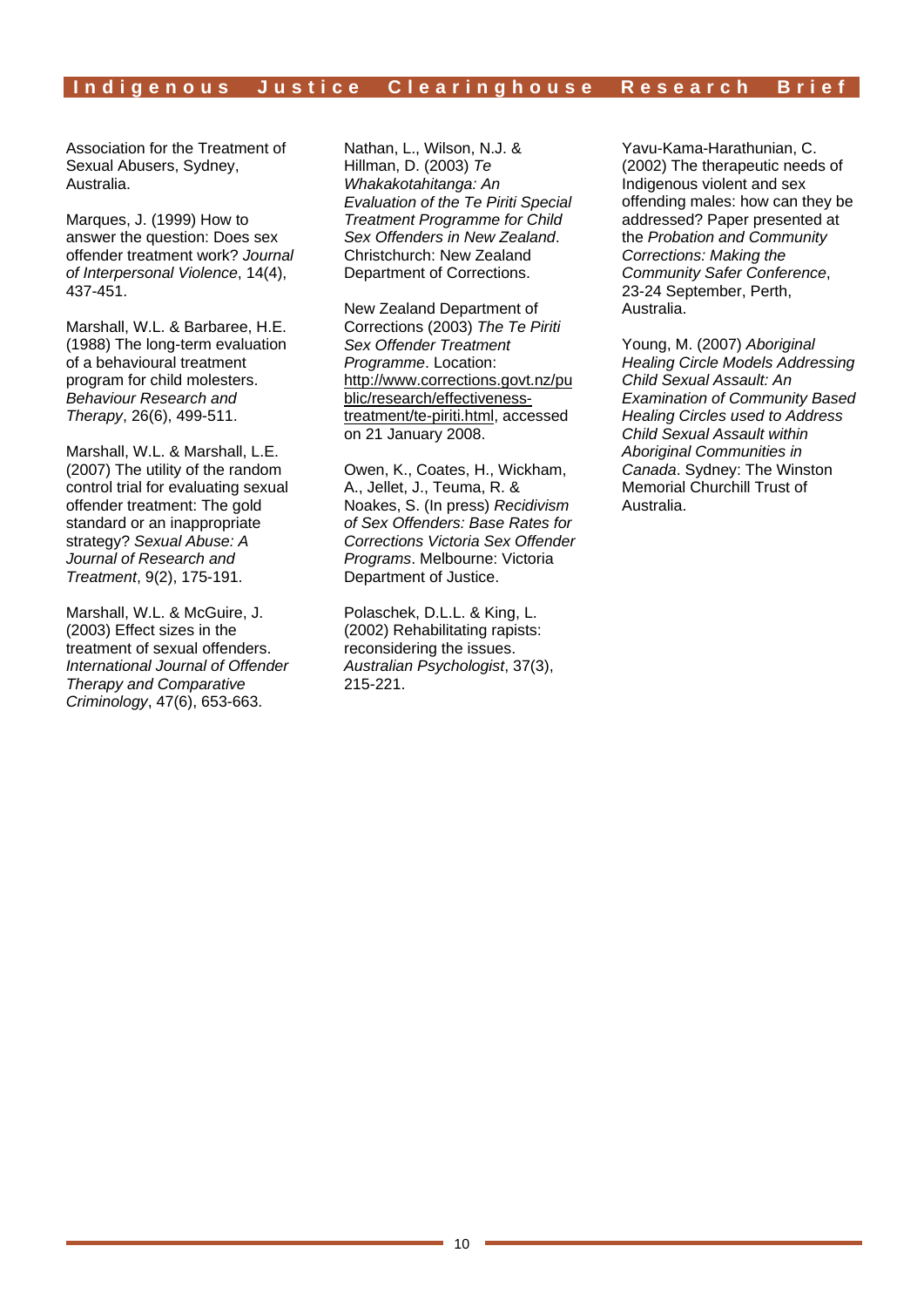## **Appendix A: Evaluation results from treatment programs for adult sex offenders in Australia and New Zealand**

| <b>Treatment Program</b>                                                                                  | <b>Sample</b><br>size | No treatment                       | <b>Withdrew from</b><br>program    | Program<br><b>Completers</b>       |
|-----------------------------------------------------------------------------------------------------------|-----------------------|------------------------------------|------------------------------------|------------------------------------|
|                                                                                                           |                       | - Sexual<br>recidivism rate<br>(%) | - Sexual<br>recidivism rate<br>(%) | - Sexual<br>recidivism rate<br>(%) |
| CUBIT NSW <sup>1</sup> - sex offenders<br>against adults and children                                     | 117                   | N/A                                | N/A                                | 8.5%                               |
| VIC Sex Offender Programs -<br>sex offenders against adults and<br>children                               | 330                   | N/A                                | $20\%$ <sup>2</sup>                | 4%                                 |
| Western Australian Sex Offender<br>Treatment Unit - sex offenders<br>against adults and children          | 2165                  | 7.02%                              | N/A                                | 14.18%                             |
| Kia Marama Treatment Program<br>- sex offenders against children                                          | 521                   | 21%                                | N/A                                | 10%                                |
| <b>Te Piriti Special Treatment</b><br>Programme - sex offenders<br>against children                       | 482                   | 21%                                | N/A                                | 5.47%                              |
| SAFE Network Inc, STOP<br>Wellington Inc & STOP Trust<br>Christchurch - sex offenders<br>against children | 203                   | 16%                                | 21%                                | 5.2%                               |

## **Appendix B: Evaluation results from treatment programs for young people who sexually offend in Australia and New Zealand**

| <b>Treatment Program</b>                               | Sample<br>size | Comparison (no<br><i>treatment</i> ) | <b>Withdrew from</b><br>program    | <b>Program</b><br><b>Completers</b> |
|--------------------------------------------------------|----------------|--------------------------------------|------------------------------------|-------------------------------------|
|                                                        |                | - Sexual<br>recidivism rate<br>(%)   | - Sexual<br>recidivism rate<br>(%) | - Sexual<br>recidivism rate<br>(%)  |
| New Street Adolescent Service<br>(NSW) <sup>3</sup>    | 100            | 14%                                  | 31.3%                              | 2.9%                                |
| Male Adolescent Program for                            |                |                                      |                                    |                                     |
| Positive Sexuality (VIC)                               | 138            | N/A                                  | $3.6\%$                            | $0.7\%$                             |
| WellStop, SAFE Network &<br>STOP (youth programs) (NZ) | 682            | 6%                                   | 10%                                | $2\%$                               |

 $1$  The pilot evaluation performed on CUBIT differed from the other evaluations by comparing the recidivism rates of treated offenders with recidivism rates predicted by the STATIC 99 risk assessment tool, therefore the sample in the table only includes those who were treated at CUBIT, with no control. 8.5% of offenders treated at CUBIT reoffended sexually, compared with the expected sexual recidivism rate of 26%.

The evaluation on the SOP program also included those who were removed from the program, who recidivated sexually at  $10\%$ .

The New Street evaluation included reports of sexual recidivism as well as reconviction rates.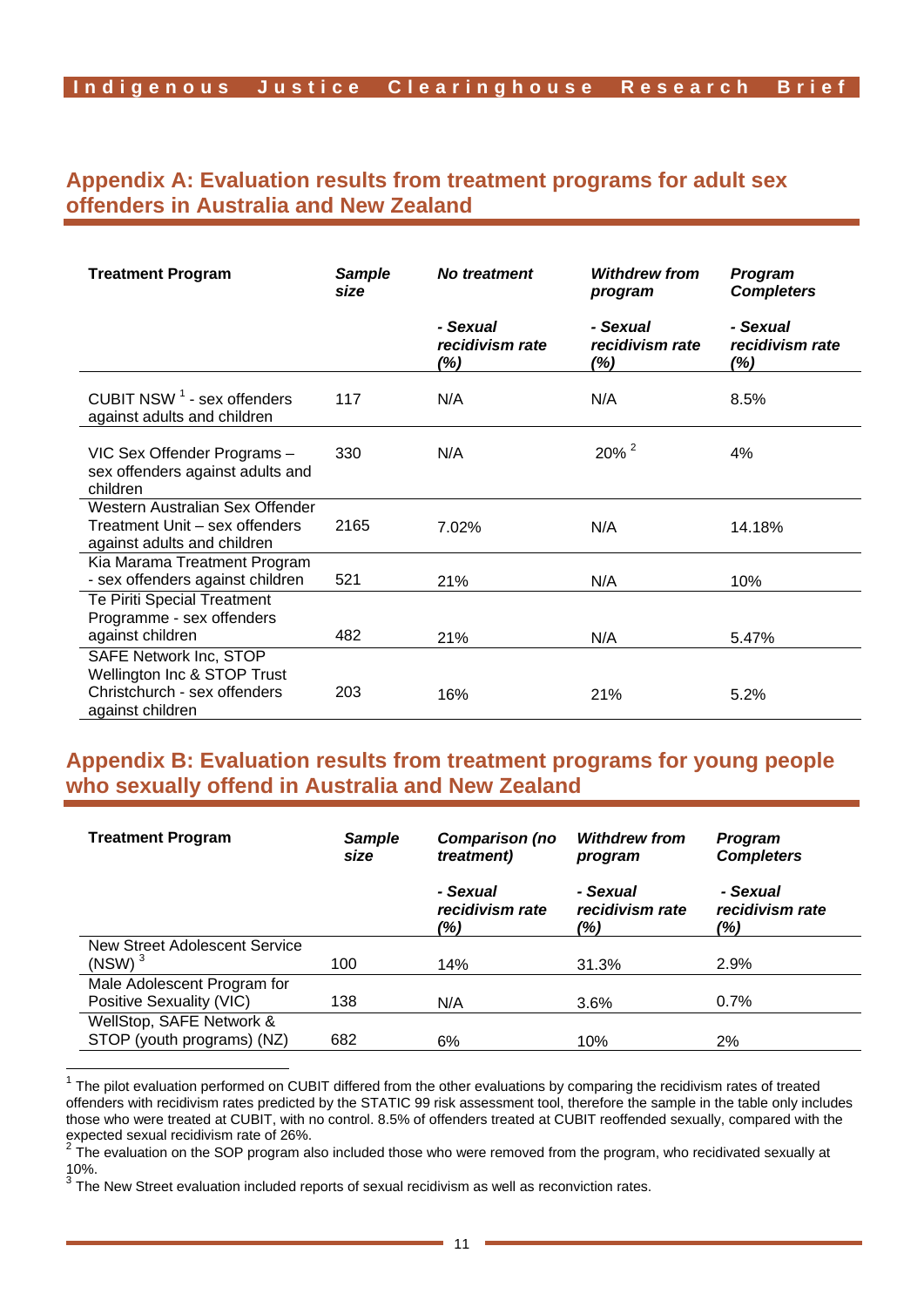# **Indigenous Justice Cleari nghouse Research Brief**

# **Appendix C: Adult sex offender treatment programs in Australia**

| <b>Jurisdiction</b>             | <b>Prison-based</b>                                                                                                                                                                                                                                  | <b>Community-based</b>                                                                                                                                                                                                                                     |
|---------------------------------|------------------------------------------------------------------------------------------------------------------------------------------------------------------------------------------------------------------------------------------------------|------------------------------------------------------------------------------------------------------------------------------------------------------------------------------------------------------------------------------------------------------------|
| Australian Capital<br>Territory | ASOP - Adult Sex Offender<br>Program                                                                                                                                                                                                                 | ASOP - Adult Sex Offender Program                                                                                                                                                                                                                          |
| <b>New South Wales</b>          | <b>CUBIT (Custody Based</b><br>Intensive Treatment) - high<br>risk offenders<br>CORE (CUBIT Outreach) -<br>low risk offenders<br><b>Custodial Maintenance</b><br>program – for graduates of<br><b>CUBIT &amp; CORE</b>                               | Community Maintenance program<br>Forensic Psychology Services - low risk offenders<br>Cedar Cottage NSW Pre-Trial Diversion of Offenders<br>Program - Child sex offenders<br>Encompas (Catholic Church)<br>Pastoral Counselling Institute (Uniting Church) |
| Northern Territory              | <b>Sex Offender Treatment</b><br>Program for Indigenous<br>males - Darwin<br><b>Sex Offender Treatment</b><br>Program for Indigenous<br>males - Alice Springs                                                                                        |                                                                                                                                                                                                                                                            |
| Queensland                      | Queensland Corrective<br>Services -<br>MISOP - Medium Intensity<br>HISOP - High Intensity<br>ISOP - Program for low<br>cognitive functioning<br>sexual offenders<br>IMISOP - Indigenous<br>Medium Intensity<br>IHISOP - Indigenous High<br>Intensity | Medium Intensity Sexual Offending Program<br>Sexual Offending Maintenance Program                                                                                                                                                                          |
| South Australia                 | <b>Sex Offender Treatment</b><br>Program<br>Indigenous Sex Offender<br><b>Treatment Program</b>                                                                                                                                                      | <b>Community Corrections Sex Offender Treatment</b><br>Program                                                                                                                                                                                             |
| Tasmania                        | Sexual Offending Program<br>- for low, moderate & high<br>risk offenders                                                                                                                                                                             |                                                                                                                                                                                                                                                            |
| Victoria                        | MMIP - Modular<br>Management Intervention<br>Program<br>Skills Based Intervention<br>Program<br><b>Maintaining Change</b><br>program - for graduates of<br>the MMIP                                                                                  | MMIP - Modular Management Intervention Program<br>SBIP - Skills Based Intervention Program for persons<br>with cognitive impairments                                                                                                                       |
| Western Australia               | Sex Offender Program<br>Indigenous Sex Offender<br>Program<br>Program for intellectually<br>disabled offenders                                                                                                                                       | Community-based Maintenance program<br>Community-based program<br>Community-based program for intellectually disabled<br>offenders<br>S.A.I.F. Program (Safecare)                                                                                          |

Adapted from Lievore (2004); Chung et al. (2006); and through consultations with corrections staff in various jurisdictions.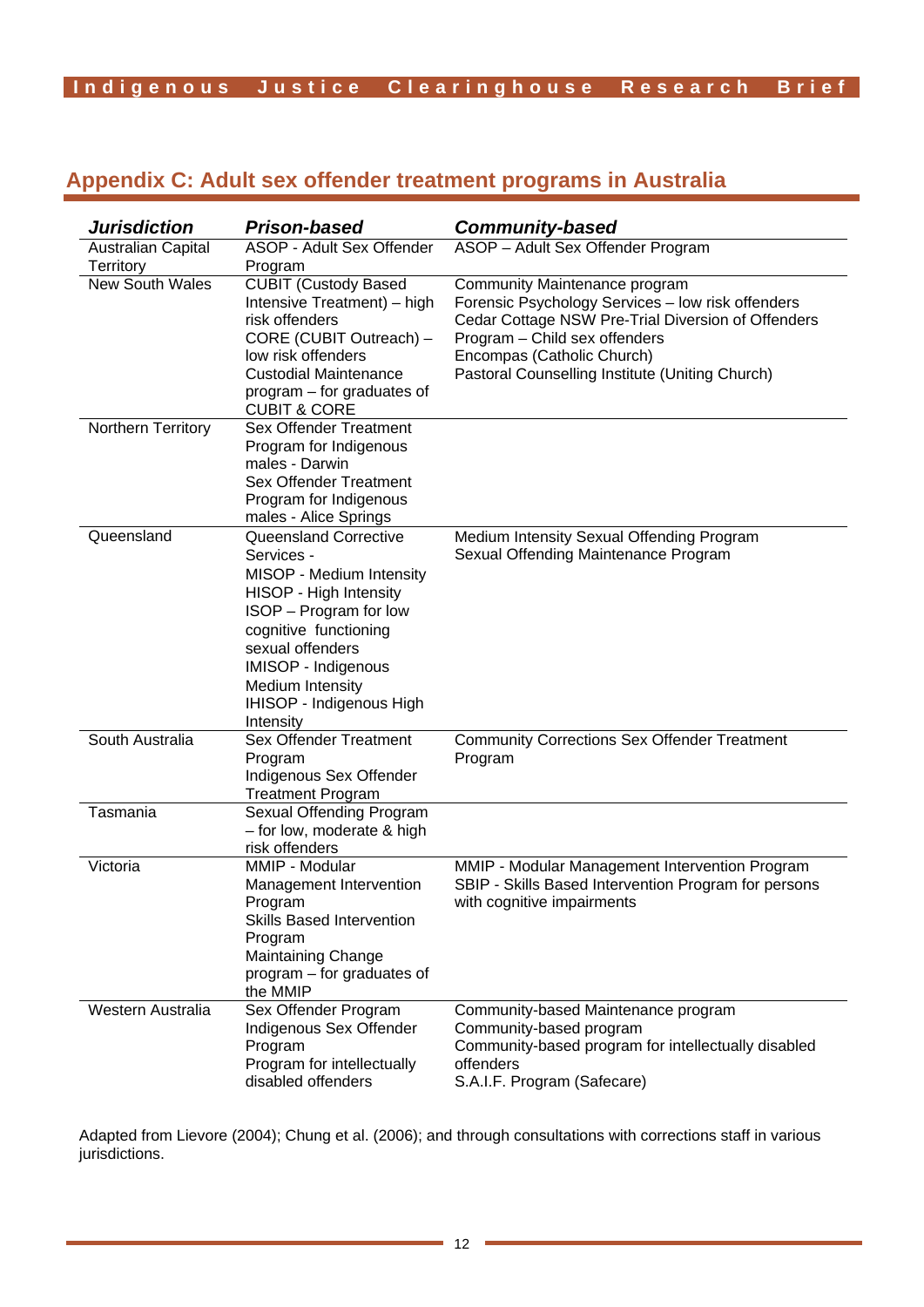## **Appendix D: Treatment programs for young people who sexually offend in Australia**

| <b>Jurisdiction</b>                 | <b>Treatment program</b>                                                                                                                                                                                            |  |
|-------------------------------------|---------------------------------------------------------------------------------------------------------------------------------------------------------------------------------------------------------------------|--|
| <b>Australian Capital Territory</b> | Triple R - Sex Offender Program for Juveniles                                                                                                                                                                       |  |
| <b>New South Wales</b>              | New Pathways (Youth of the Streets)<br>New Street Adolescent Service (NSW Health/Cedar Cottage)<br>Rural New Street (currently being established by HNEAHS for NSW<br>Health)<br>SOP NSW (Dept of Juvenile Justice) |  |
| <b>Northern Territory</b>           |                                                                                                                                                                                                                     |  |
| Queensland                          | Griffith Adolescent Forensic Assessment and Treatment Centre (Griffith<br>University)<br>Face-Up Program (Mater Children's Hospital Child Protection Unit)                                                          |  |
| South Australia                     | Mary Street Adolescent Sexual Abuse Prevention Program                                                                                                                                                              |  |
| Tasmania                            |                                                                                                                                                                                                                     |  |
| Victoria                            | MAPPS - Male Adolescent Program for Positive Sexuality<br>Sexual Abuse Counselling and Prevention Program (Children's Protection<br>Society)                                                                        |  |
| Western Australia                   | Safecare Young People's Program                                                                                                                                                                                     |  |

Adapted from Lievore (2004); Chung et al. (2006); and through consultations with corrections departments in various jurisdictions.